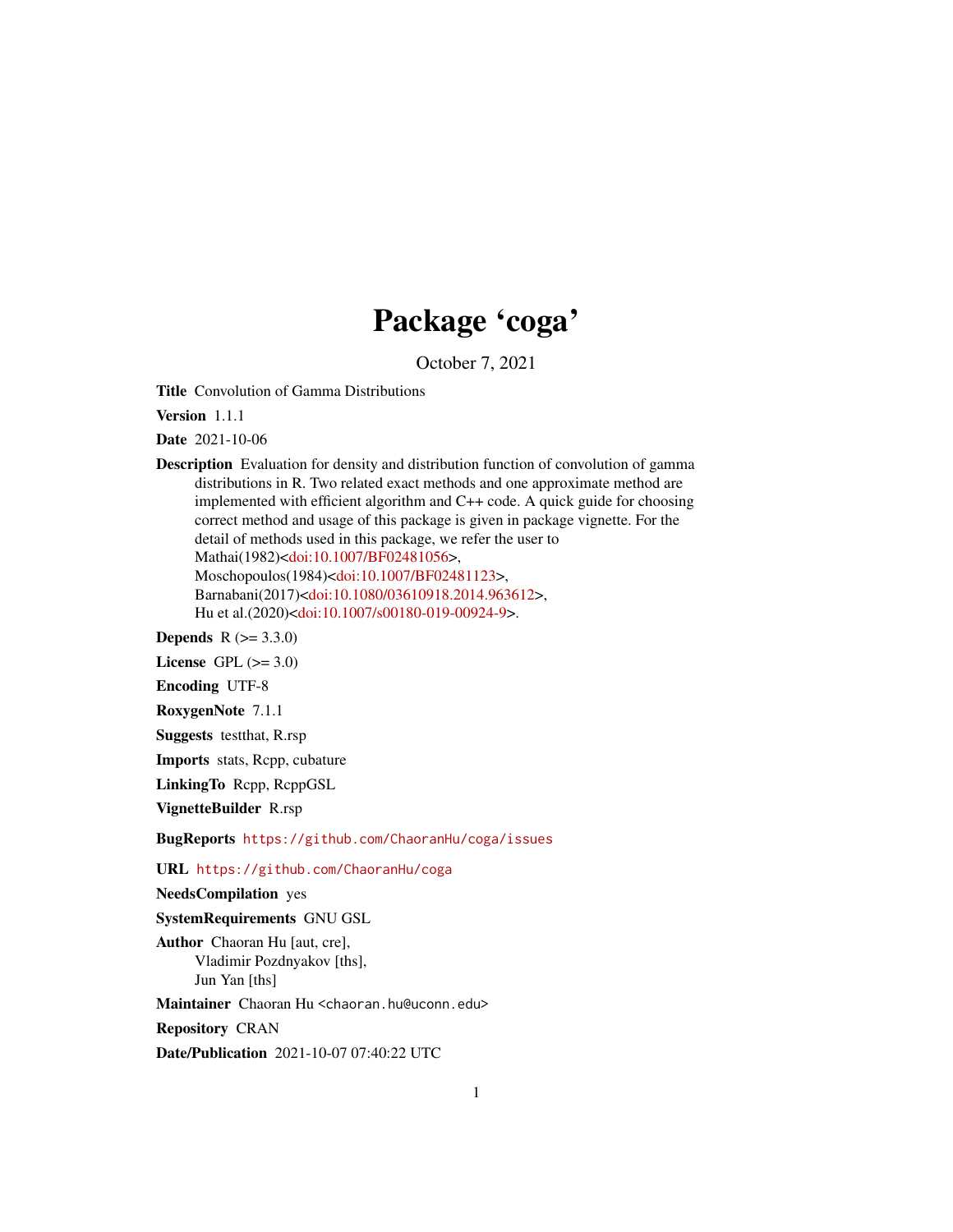### <span id="page-1-0"></span>R topics documented:

| Index |  |  |  |  |  |  |  |  |  |  |  |  |  |  |  |
|-------|--|--|--|--|--|--|--|--|--|--|--|--|--|--|--|
|       |  |  |  |  |  |  |  |  |  |  |  |  |  |  |  |
|       |  |  |  |  |  |  |  |  |  |  |  |  |  |  |  |
|       |  |  |  |  |  |  |  |  |  |  |  |  |  |  |  |
|       |  |  |  |  |  |  |  |  |  |  |  |  |  |  |  |
|       |  |  |  |  |  |  |  |  |  |  |  |  |  |  |  |

coga *coga: Convolution of independent Gamma Distributions*

#### Description

Evaluation for density and distribution function of convolution of gamma distributions in R. Two related exact methods and one approximate method are implemented with efficient algorithm and C++ code. A quick guide for choosing correct method and usage of this package is given in package vignette.

#### coga functions

dcoga, pcoga, rcoga, dcoga2dim, pcoga2dim, pcoga2dim\_diff\_shape, dcoga\_approx, and pcoga\_approx.

#### Author(s)

- \*maintainer, author\* Chaoran Hu <chaoran.hu@uconn.edu>
- \*advisor\* Jun Yan <jun.yan@uconn.edu>
- \*advisor\* Vladimir Pozdnyakov <vladimir.pozdnyakov@uconn.edu>

dcoga *Convolution of Gamma Distributions (Exact Method).*

#### **Description**

Density, distribution function, and random generation for convolution of gamma distributions. Convolution of independent Gamma random variables is  $Y = X_1 + ... + X_n$ , where  $X_i$ ,  $i = 1, ..., n$ , are independent Gamma distributions with parameters shapes and rates. The exact density function and distribution function can be calculated, according to the formulas from Moschopoulos, Peter G. (1985). \*\*We mention that dcoga and pcoga are recommended for  $n > = 3$ .\*\*

#### Usage

```
dcoga(x, shape, rate)
pcoga(x, shape, rate)
rcoga(n, shape, rate)
```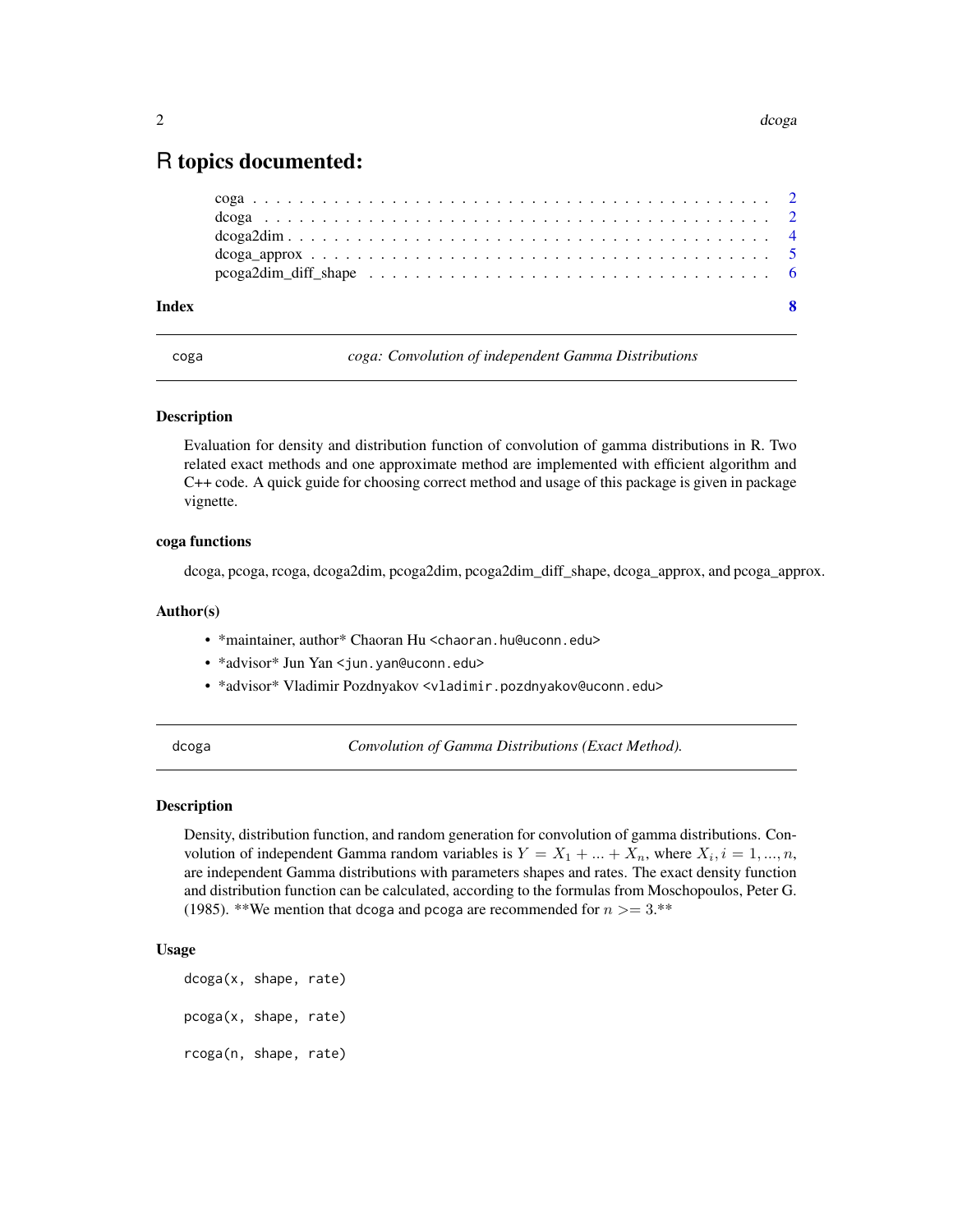#### d*coga* 3

#### Arguments

| $\mathsf{x}$ | Quantiles.                                                                                                                                                  |
|--------------|-------------------------------------------------------------------------------------------------------------------------------------------------------------|
| shape        | Numerical vector of shape parameters for each gamma distributions, all shape<br>parameters should be larger than or equal to 0, with at least one non-zero. |
| rate         | Numerical vector of rate parameters for each gamma distributions, all rate pa-<br>rameters should be larger than 0.                                         |
| n            | Number of sample points.                                                                                                                                    |

#### Author(s)

Chaoran Hu

#### References

Moschopoulos, Peter G. "The distribution of the sum of independent gamma random variables." Annals of the Institute of Statistical Mathematics 37.1 (1985): 541-544.

#### Examples

```
## Example 1: Correctness check
set.seed(123)
## do grid
y <- rcoga(100000, c(3,4,5), c(2,3,4))
grid <- seq(0, 15, length.out=100)
## calculate pdf and cdf
pdf \leq dcoga(grid, shape=c(3,4,5), rate=c(2,3,4))
cdf \leq pcoga(grid, shape=c(3,4,5), rate=c(2,3,4))
## plot pdf
plot(density(y), col="blue")
lines(grid, pdf, col="red")
## plot cdf
plot(ecdf(y), col="blue")
lines(grid, cdf, col="red")
## Example 2: Show parameter recycling
## these pairs give us the same results
dcoga(1:5, c(1, 2), c(1, 3, 4, 2, 5))
dcoga(1:5, c(1, 2, 1, 2, 1), c(1, 3, 4, 2, 5))
pcoga(1:5, c(1, 3, 5, 2, 2), c(3, 5))
```
pcoga(1:5, c(1, 3, 5, 2, 2), c(3, 5, 3, 5, 3))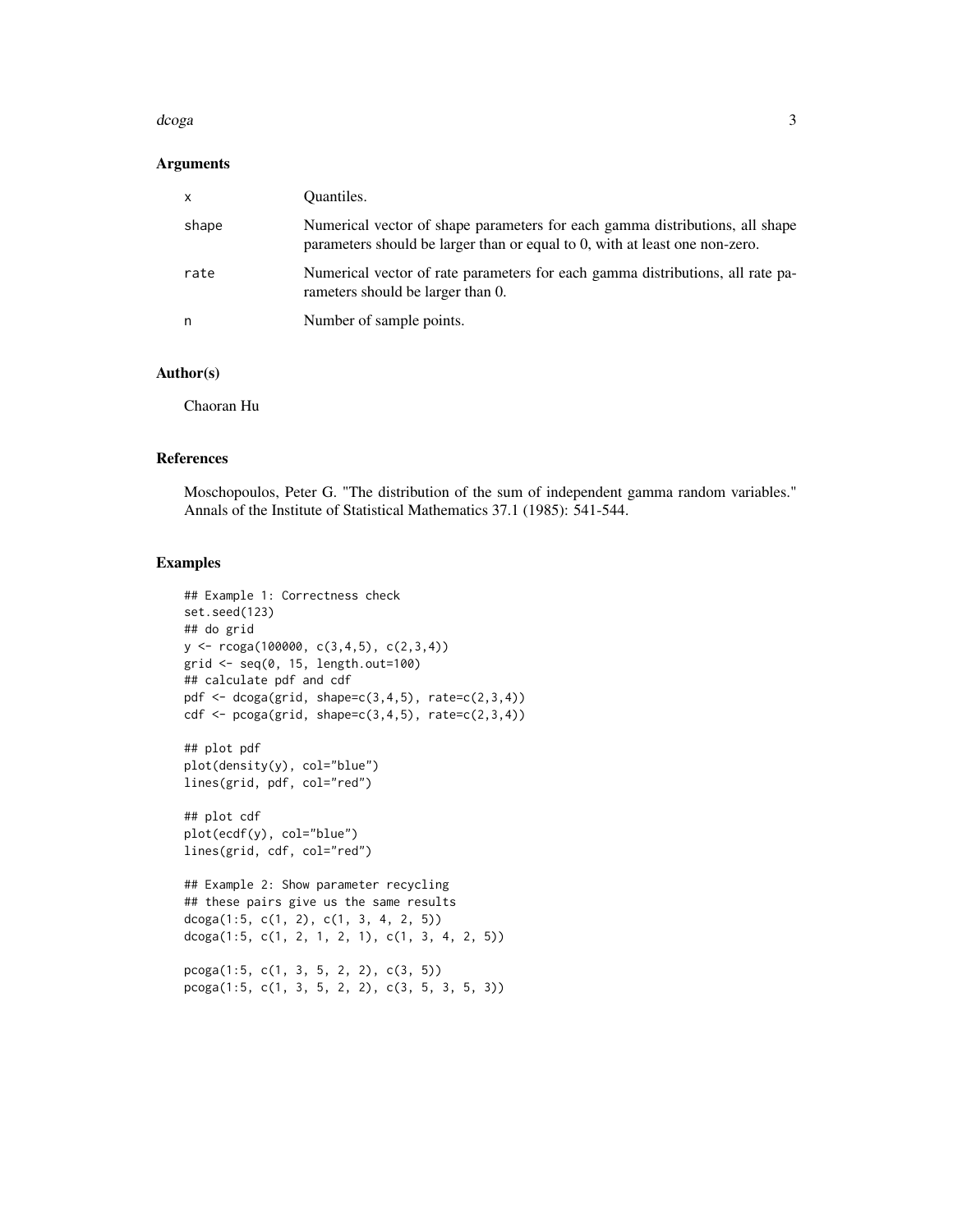#### Description

Density, and distribution function of convolution of \*two\* gamma distributions. These two functions still give us the exact density and distribution function value, but which are much faster than dcoga and pcoga. \*\*So, we recommend these two functions for two variables case.\*\* The algorithm of these two functions comes from Mathai, A.M. (1982).

#### Usage

```
dcoga2dim(x, shape1, shape2, rate1, rate2)
pcoga2dim(x, shape1, shape2, rate1, rate2)
```
#### Arguments

| X            | Quantiles.                                                                                                                                                                  |
|--------------|-----------------------------------------------------------------------------------------------------------------------------------------------------------------------------|
|              | shape 1, shape 2 Shape parameters for the first and second gamma distributions, both shape pa-<br>rameters should be larger than or equal to 0, with at least one non-zero. |
| rate1, rate2 | Rate parameters for the first and second gamma distributions, both rate parame-<br>ters should be larger than 0.                                                            |

#### Author(s)

Chaoran Hu

#### References

Mathai, A.M.: Storage capacity of a dam with gamma type inputs. Ann. Inst. Statist.Math. 34, 591-597 (1982)

#### Examples

```
## Example 1: Correctness check
set.seed(123)
## do grid
y <- rcoga(100000, c(3,4), c(2,3))
grid <- seq(0, 15, length.out=100)
## calculate pdf and cdf
pdf <- dcoga2dim(grid, 3, 4, 2, 3)
cdf <- pcoga2dim(grid, 3, 4, 2, 3)
## plot pdf
plot(density(y), col="blue")
lines(grid, pdf, col="red")
```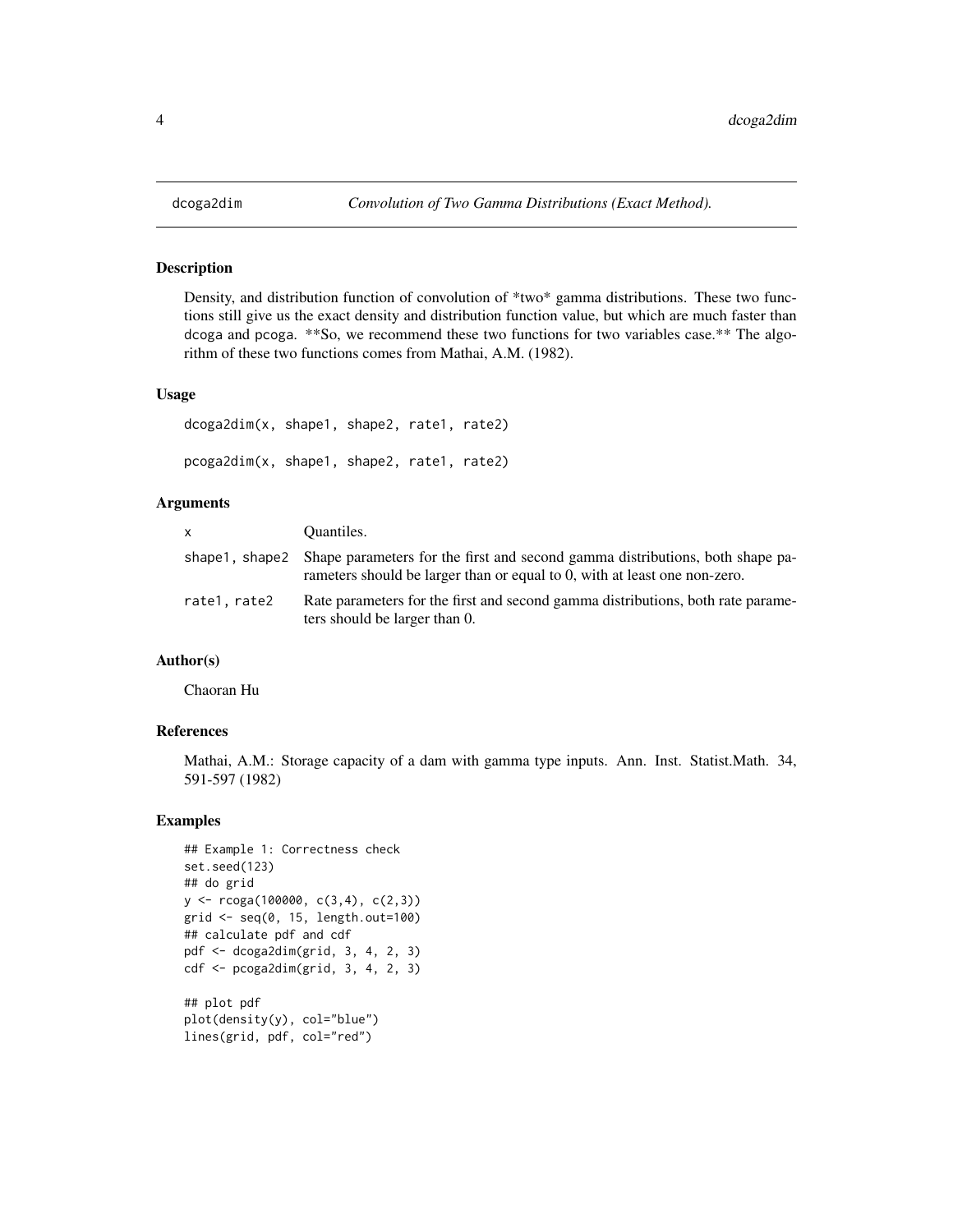#### <span id="page-4-0"></span>dcoga\_approx 5

```
## plot cdf
plot(ecdf(y), col="blue")
lines(grid, cdf, col="red")
## Example 2: Comparison with `dcoga` and `pcoga`
## these pairs give us the same results
dcoga(1:5, c(1, 2), c(3, 4))dcoga2dim(1:5, 1, 2, 3, 4)
pcoga(1:5, c(1, 3), c(3, 5))
pcoga2dim(1:5, 1, 3, 3, 5)
```
dcoga\_approx *Convolution of Gamma distribuitons (Approximation Method)*

#### Description

Density and distribution function of convolution of gamma distributions are calculated based on approximation method from Barnabani(2017), which gives us the approximate result and faster evaluation than dcoga and pcoga during three or more variables case. \*\*So, we recommend these functions for three or more varibales case with approximate result.\*\*

#### Usage

dcoga\_approx(x, shape, rate) pcoga\_approx(x, shape, rate)

#### Arguments

| $\mathsf{X}$ | Quantiles.                                                                                                                                                    |
|--------------|---------------------------------------------------------------------------------------------------------------------------------------------------------------|
| shape        | Numerical vector of shape parameters for each gamma distributions, all shape<br>parameters should be larger than or equal to 0, with at least three non-zero. |
| rate         | Numerical vector of rate parameters for each gamma distributions, all rate pa-<br>rameters should be larger than 0.                                           |

#### Author(s)

Chaoran Hu

#### References

Barnabani, M. (2017). An approximation to the convolution of gamma distributions. Communications in Statistics - Simulation and Computation 46(1), 331-343.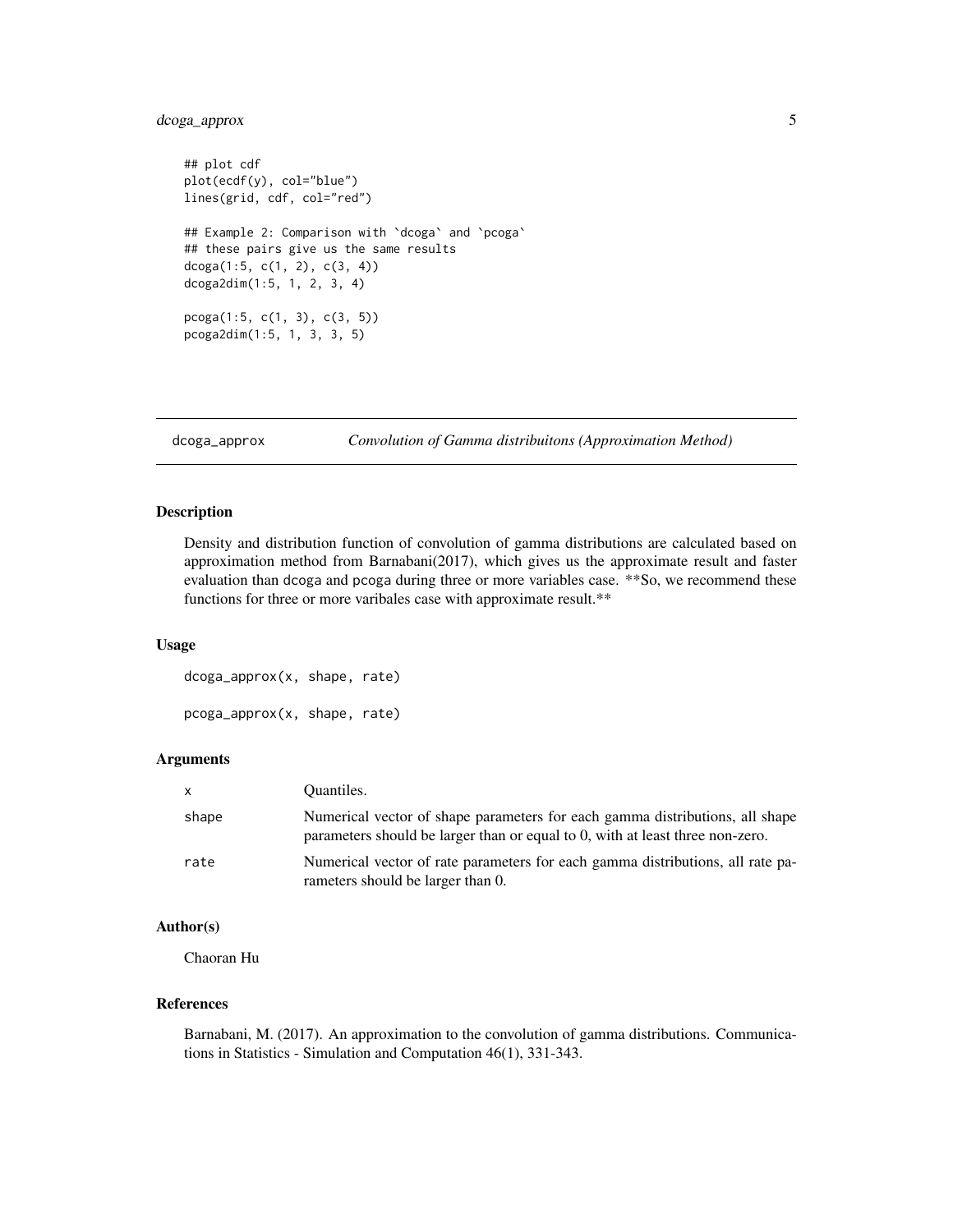#### Examples

```
## Example 1: Correctness check
set.seed(123)
## do grid
y \leftarrow r \cos(100000, c(3,4,5), c(2,3,4))grid <- seq(0, 15, length.out=100)
## calculate pdf and cdf
pdf \leq dcoga_approx(grid, shape=c(3,4,5), rate=c(2,3,4))
cdf \leq pcoga_approx(grid, shape=c(3,4,5), rate=c(2,3,4))
## plot pdf
plot(density(y), col="blue")
lines(grid, pdf, col="red")
## plot cdf
plot(ecdf(y), col="blue")
lines(grid, cdf, col="red")
## Example 2: Show parameter recycling
## these pairs give us the same results
dcoga_approx(1:5, c(1, 2), c(1, 3, 4, 2, 5))
dcoga_approx(1:5, c(1, 2, 1, 2, 1), c(1, 3, 4, 2, 5))pcoga_approx(1:5, c(1, 3, 5, 2, 2), c(3, 5))
pcoga_approx(1:5, c(1, 3, 5, 2, 2), c(3, 5, 3, 5, 3))
```
pcoga2dim\_diff\_shape *Recurrence Identity of Shape Parameter for* pcoga2dim

#### Description

The difference of distribution functions of convolution of two gamma distributions between consecutive neighbors of shape parameter. This function evaluate the value of 'pcoga2dim(x, shape1, shape2, rate1, rate2) -  $pcoga2dim(x, shape1 + 1, shape2, rate1, rate2)'$  with higher efficiency (this function is much more faster than call pcoga2dim two-times).

#### Usage

```
pcoga2dim_diff_shape(x, shape1, shape2, rate1, rate2)
```
#### Arguments

| <b>X</b>     | Quantiles.                                                                                                                                     |
|--------------|------------------------------------------------------------------------------------------------------------------------------------------------|
|              | shape 1, shape 2 Shape parameters of the first and second gamma distributions, both shape pa-<br>rameters should be larger than or equal to 0. |
| rate1, rate2 | Rate parameters of the first and second gamma distributions, both rate parame-<br>ters should be larger than 0.                                |

<span id="page-5-0"></span>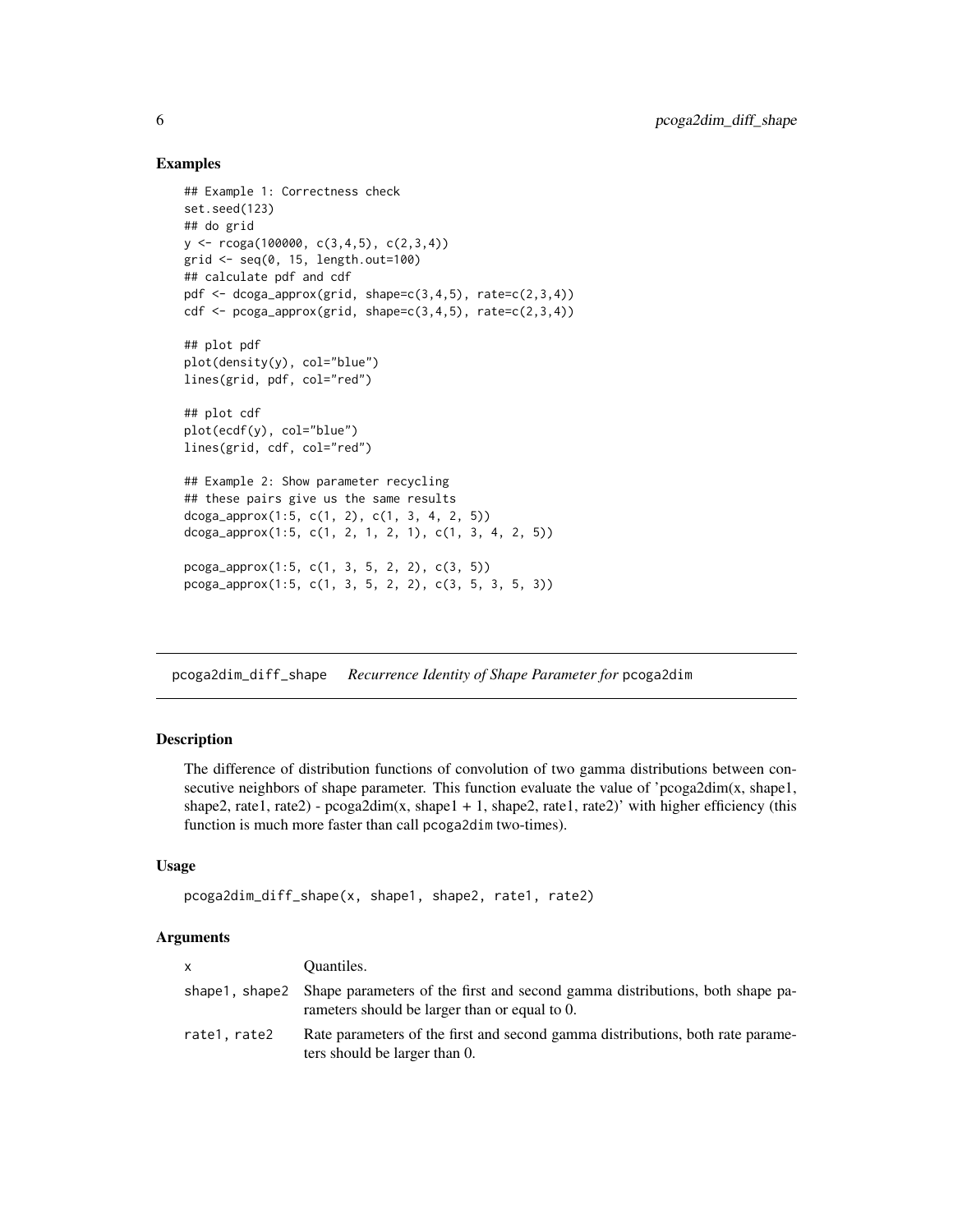#### pcoga2dim\_diff\_shape 7

#### Author(s)

Chaoran Hu

#### Examples

```
## these pairs give us the same results
pcoga2dim_diff_shape(3,2,4,5,4)
pcoga2dim(3,2,4,5,4) - pcoga2dim(3,3,4,5,4)
```

```
pcoga2dim_diff_shape(3,0,4,3,5)
pgamma(3, 4, 5) - pcoga2dim(3, 1, 4, 3, 5)
```
pcoga2dim\_diff\_shape(3,6,0,5,4) pgamma(3,6,5) - pgamma(3,7,5)

```
pcoga2dim_diff_shape(3,0,0,4,5)
1 - pgamma(3,1,4)
```